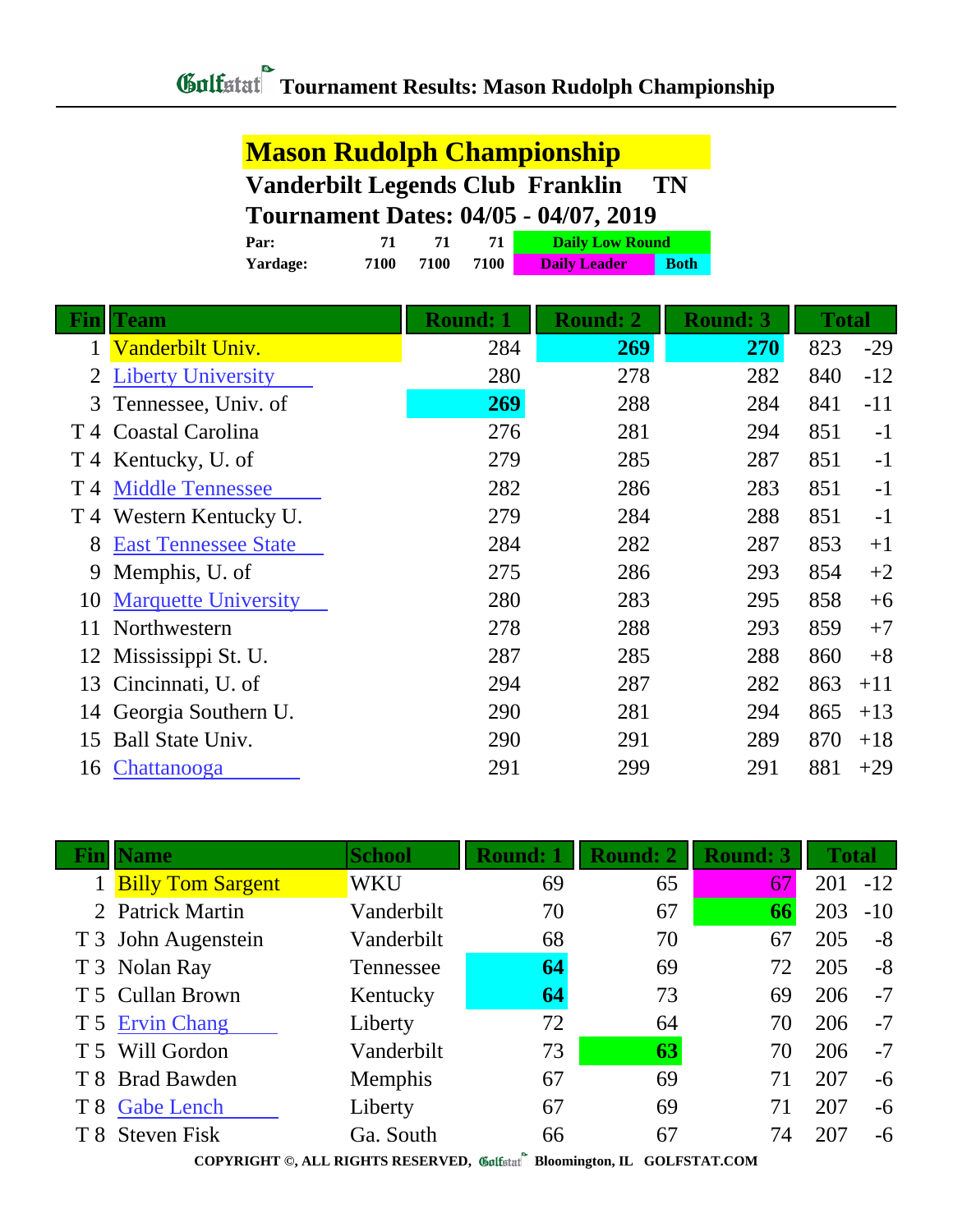| <b>Fin</b> | <b>Name</b>               | <b>School</b>     | <b>Round: 1</b> | <b>Round: 2</b> | <b>Round: 3</b> | <b>Total</b> |      |
|------------|---------------------------|-------------------|-----------------|-----------------|-----------------|--------------|------|
| T 11       | <b>Austin Kendziorski</b> | Marquette         | 66              | 66              | 76              | 208          | $-5$ |
| T 11       | <b>Oliver Farrell</b>     | Marquette         | 67              | 69              | 72              | 208          | $-5$ |
| T 13       | Ford Clegg                | Miss. St.         | 73              | 67              | 69              | 209          | $-4$ |
| T 13       | <b>Jack Rhea</b>          | <b>ETSU</b>       | 72              | 67              | 70              | 209          | $-4$ |
| T 15       | <b>Austin Squires</b>     | Cincinnati        | 73              | 70              | 67              | 210          | $-3$ |
|            | T 15 Harrison Ott         | Vanderbilt        | 73              | 69              | 68              | 210          | $-3$ |
| T 15       | <b>Tanner Owens</b>       | M. Tenn           | 67              | 73              | 70              | 210          | $-3$ |
|            | T 15 Wes Artac            | Coastal           | 69              | 69              | 72              | 210          | $-3$ |
| T 19       | <b>Hunter Wolcott</b>     | Tennessee         | 69              | 72              | 70              | 211          | $-2$ |
| T 19       | <b>Marcus Byrd</b>        | M. Tenn           | 70              | 71              | 70              | 211          | $-2$ |
| T 21       | <b>Cooper Sears</b>       | M. Tenn           | 69              | 69              | 74              | 212          | $-1$ |
| T 21       | <b>Jake Maples</b>        | Ga. South         | 75              | 69              | 68              | 212          | $-1$ |
| T 21       | Joey Ranieri              | <b>Ball State</b> | 74              | 69              | 69              | 212          | $-1$ |
| T 21       | <b>Spencer Cross</b>      | Tennessee         | 69              | 71              | 72              | 212          | $-1$ |
| T 21       | <b>States Fort</b>        | Coastal           | 68              | 71              | 73              | 212          | $-1$ |
| T 21       | <b>Zack Taylor</b>        | Coastal           | 70              | 67              | 75              | 212          | $-1$ |
| T 27       | <b>Alexandre Fuchs</b>    | Liberty           | 69              | 73              | 71              | 213          | E    |
|            | T 27 Brayden Garrison     | Tennessee         | 68              | 74              | 71              | 213          | E    |
|            | T 27 Nick Giles           | Memphis           | 67              | 73              | 73              | 213          | E    |
|            | T 27 Peng Pichaikool      | Miss. St.         | 72              | 68              | 73              | 213          | E    |
| T 27       | <b>Timothy Wiseman</b>    | <b>Ball State</b> | 67              | 75              | 71              | 213          | E    |
|            | T 32 David Nyfjall        | N'western         | 65              | 73              | 76              | 214          | $+1$ |
|            | T 32 Lukas Euler          | Kentucky          | 71              | 70              | 73              | 214          | $+1$ |
|            | T 32 Nicolas Osterburg    | Cincinnati        | 73              | 70              | 71              | 214          | $+1$ |
|            | T 32 Rhys Nevin-Wharton   | Tennessee         | 68              | 75              | 71              | 214          | $+1$ |
|            | T 32 Ryan Lumsden         | N'western         | 72              | 72              | 70              | 214          | $+1$ |
|            | T 32 Stuart Easton        | <b>WKU</b>        | 70              | 71              | 73              | 214          | $+1$ |
|            | T 38 Brett Barron         | Ga. South         | 74              | 70              | 71              | 215          | $+2$ |
|            | T 38 Lucas Becht          | N'western         | 70              | 72              | 73              | 215          | $+2$ |
|            | T 38 Maximillian Mehles   | Kentucky          | 73              | 71              | 71              | 215          | $+2$ |
|            | T 38 Tyler Leach          | Marquette         | 69              | 73              | 73              | 215          | $+2$ |
|            | T 42 Andy Mayhew          | Cincinnati        | 73              | 72              | 71              | 216          | $+3$ |
|            | T 42 Geuntae Kim          | <b>ETSU</b>       | 72              | 72              | 72              | 216          | $+3$ |
|            | T 42 Hunter Eichhorn      | Marquette         | 71              | 71              | 74              | 216          | $+3$ |
|            | T 42 Reid Davenport       | Vanderbilt        | 75              | 72              | 69              | 216          | $+3$ |

## **Gulfatat** Tournament Results: Mason Rudolph Championship

**COPYRIGHT ©, ALL RIGHTS RESERVED, Bloomington, IL GOLFSTAT.COM**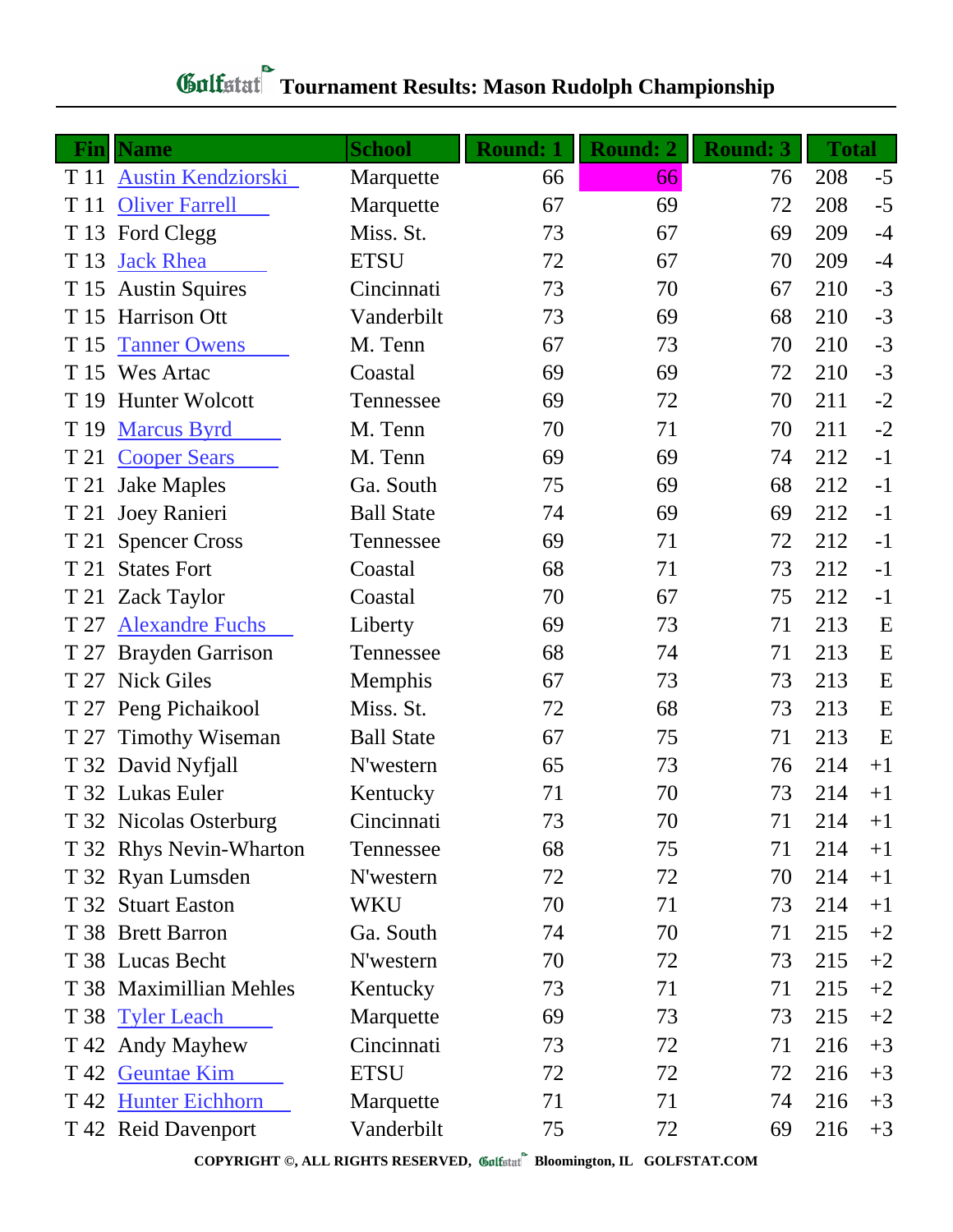| Fin             | <b>Name</b>             | <b>School</b>     | <b>Round: 1</b> | <b>Round: 2</b> | <b>Round: 3</b> | <b>Total</b> |
|-----------------|-------------------------|-------------------|-----------------|-----------------|-----------------|--------------|
| T 42            | <b>Shiso Go</b>         | <b>ETSU</b>       | 71              | 71              | 74              | 216<br>$+3$  |
| T 47            | Eric McIntosh           | N'western         | 71              | 72              | 74              | 217<br>$+4$  |
| T 47            | Jonathan Yaun           | Liberty           | 72              | 75              | 70              | 217<br>$+4$  |
| T 47            | <b>Kieran Vincent</b>   | Liberty           | 72              | 72              | 73              | 217<br>$+4$  |
| T 47            | <b>Matt Liston</b>      | Kentucky          | 71              | 72              | 74              | 217<br>$+4$  |
| T 47            | Tom Bevington           | <b>WKU</b>        | 67              | 75              | 75              | 217<br>$+4$  |
| 52              | Isaiah Jackson          | Memphis           | 74              | 71              | 73              | 218<br>$+5$  |
| T 53            | <b>Austin Carter</b>    | <b>ETSU</b>       | 69              | 78              | 72              | 219<br>$+6$  |
| T 53            | Linus Lo                | WKU               | 73              | 73              | 73              | 219<br>$+6$  |
| T 53            | <b>Trevor Hulbert</b>   | <b>ETSU</b>       | 74              | 72              | 73              | 219<br>$+6$  |
| T 53            | <b>Tyler Johnson</b>    | Tennessee         | 70              | 73              | 76              | 219<br>$+6$  |
| T 57            | <b>Austin Rose</b>      | Miss. St.         | 74              | 76              | 70              | 220<br>$+7$  |
| T 57            | <b>Ben Carr</b>         | Ga. South         | 76              | 71              | 73              | 220<br>$+7$  |
|                 | T 57 Everton Hawkins    | N'western         | 72              | 72              | 76              | 220<br>$+7$  |
| T 57            | <b>Oliver Simonsen</b>  | Chatt             | 74              | 75              | 71              | 220<br>$+7$  |
| T 61            | <b>Andrew Jacobe</b>    | Vanderbilt        | 73              | 73              | 75              | 221<br>$+8$  |
| T 61            | <b>Chase Harris</b>     | Memphis           | 70              | 73              | 78              | 221<br>$+8$  |
| T 61            | <b>Etienne Brault</b>   | Chatt             | 73              | 77              | 71              | 221<br>$+8$  |
| T 61            | <b>Moritz Lammel</b>    | Chatt             | 71              | 78              | 72              | 221<br>$+8$  |
| T 61            | Palmer Sadlowski        | M. Tenn           | 76              | 73              | 72              | 221<br>$+8$  |
| T 61            | Ross Bell               | Miss. St.         | 68              | 77              | 76              | 221<br>$+8$  |
|                 | T 67 Borja Martin       | Memphis           | 71              | 75              | 76              | 222<br>$+9$  |
| T 67            | <b>Connor Nolan</b>     | Chatt             | 72              | 76              | 74              | 222<br>$+9$  |
| T <sub>69</sub> | <b>Dominic Jones</b>    | Chatt             | 72              | 74              | 77              | $223 + 10$   |
|                 | T 69 Keegan Bronnenberg | <b>Ball State</b> | 78              | 73              | 72              | $223 + 10$   |
|                 | T 69 Lake Johnson       | Chatt             | 74              | 74              | 75              | $223 + 10$   |
|                 | T 69 Luis Ruiz          | Coastal           | 75              | 74              | 74              | $223 + 10$   |
|                 | T 69 Luke Zieman        | Vanderbilt        | 75              | 74              | 74              | $223 + 10$   |
|                 | T 69 Mason Lenhart      | Cincinnati        | 75              | 75              | 73              | $223 + 10$   |
|                 | T 75 Daniel Overas      | Coastal           | 69              | 75              | 80              | $224 + 11$   |
|                 | T 75 Fadhli Soetarso    | Kentucky          | 78              | 73              | 73              | $224 + 11$   |
| T 75            | <b>Mason Williams</b>   | Ga. South         | 74              | 73              | 77              | $224 + 11$   |
| T 75            | <b>Matt Murlick</b>     | Marquette         | 78              | 70              | 76              | $224 + 11$   |
| T 79            | <b>James Beckner</b>    | M. Tenn           | 76              | 79              | 71              | $226 + 13$   |
|                 | T 79 Michael Shears     | Vanderbilt        | 71              | 76              | 79              | $226 + 13$   |

## **Gulfatat Tournament Results: Mason Rudolph Championship**